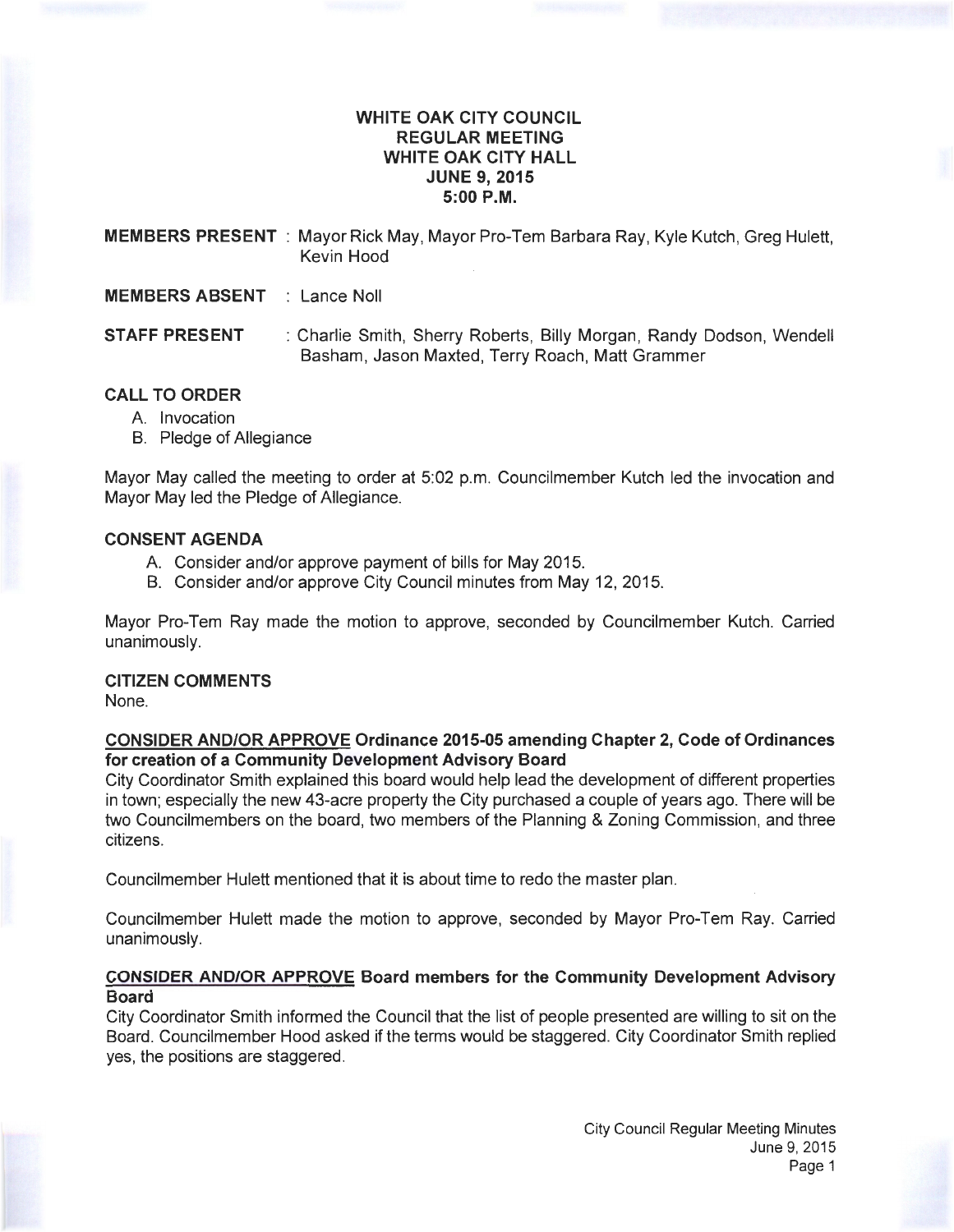Councilmember Hulett made the motion to approve, seconded by Councilmember Hood. Carried unanimously. Mayor May read the names of the board members:

- City Council members are Kyle Kutch and Lance Noll
- Planning & Zoning members are Mike Spencer and David Puckett
- Citizen members are Pam O'Neal, Claire Koonce, and Brian Wilkinson

## **CONSIDER AND/OR APPROVE Ordinance 2015-06 amending Chapter 82, Article II, Section 82-46(C)(3), of the Code of Ordinances by amending the present water rates for water sold from fire hydrants; prescribing and fixing new water rates; repealing all ordinances, orders or resolutions in conflict; and establishing an effective date**

City Coordinator Smith stated there was previous discussion regarding this issue and it is his opinion that fire hydrant meter customers should pay the same rate as regular customers. Currently these customers pay only \$4.00/1,000 gallons. Councilmember Hulett had previously suggested a set/pull fee for these meters and this has been included in the ordinance.

Councilmember Hulett questioned if there were any long-term customers using the fire hydrant meters because this was not intended to be a long-term process. Councilmember Kutch asked if we needed to put a time limit in the ordinance. Councilmember Hulett suggested staff watch the number of meters used and unless there is a problem, this is not needed at this time. Mayor Pro-Tem Ray brought up that "temporary" is not defined in the ordinance. Councilmember Hulett stated that if the customers are only using this to circumvent putting in a water meter by the code, then this needs to be addressed.

Councilmember Kutch made the motion to approve, seconded by Councilmember Hulett. Carried unanimously.

# **CONSIDER AND OR APPROVE the adoption of the 2009 International Plumbing Code, with additional amendments**

Building Inspector Billy Morgan informed the Council that we are still under the 2000 International Building Code and it needs to be updated with the amendments to the homeowner and homestead.

Councilmember Hulett made the motion to approve, seconded by Councilmember Hood. Carried unanimously.

#### **CITY COORDINATOR ITEMS**

A. Update on road improvements

Seal coat process will begin in July to allow the rain to dry up. He is still researching the road issues. All attorney general opinions he has found say about the same thing, that if the City wants to perform work on the roads, the roads need to be dedicated, but will continue his research. He has been in contact with the citizens on Owens Road.

B. Economic development updates

There will be a WOEDCO meeting next week to take back a piece of property for the loan that was given, which will be an agreement between WOEDCO and the owner. The land no longer fits the needs of the owner. If approved, this land will be used as an incentive for an incoming business.

There has been a contract signed for a piece of property for a new eating establishment. It is hopeful that TxDOT will work with the business owner in regards to their entrance from Highway 80.